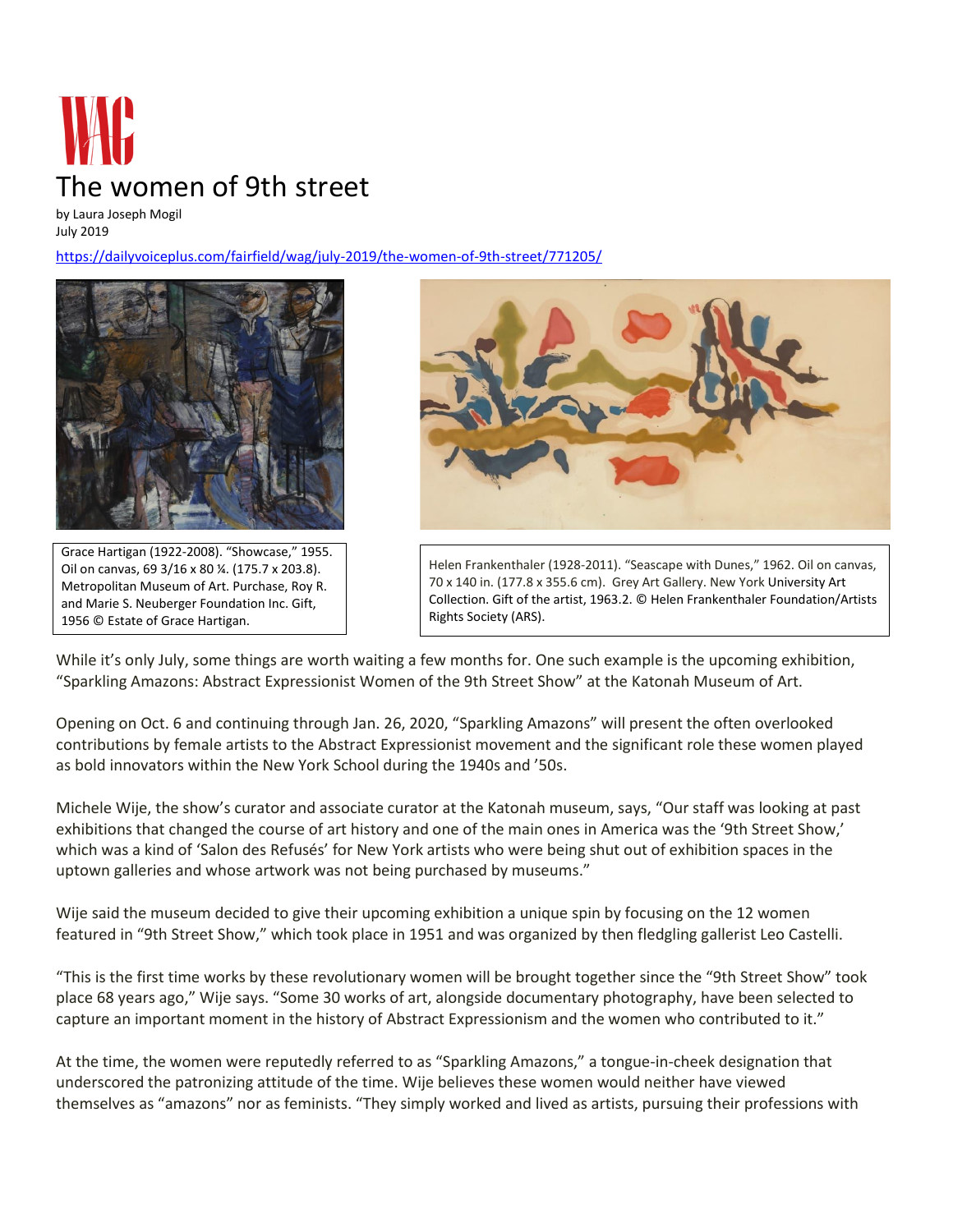the same dedication as their male counterparts even though the social stakes were much higher for them at the time," Wije says.

Among the most well-known artists in the museum exhibition is Helen Frankenthaler. "Frankenthaler was the youngest of the women artists in the '9th Street Show' and became most famous for the invention of stain painting,

a technique of diluting her paint so that it saturates the raw canvas. She had seen the gestural paintings of Jackson Pollock and took it one step further," Wije says.

Among Frankenthaler's works in the show is "Mount Sinai" (1956), a piece on loan from the nearby Neuberger Museum of Art in Purchase. "This piece shows the transition Frankenthaler was making from a painted to a saturated canvas. If you look at it very carefully, you can see both of those elements at work," Wije says. Also included in the show is Frankenthaler's "Seascape with Dunes" (1962). Inspired by a trip to Cape Cod and awash in beige, red, blue and black, the artwork is a great example of stain painting.

Another highly recognized artist in the Katonah show is Elaine de Kooning, wife of the Abstract Expressionist Willem de Kooning. Wije says, "Elaine de Kooning worked on both the heroic scale that male artists were working at but also in this very intimate scale."

The show presents a very small, untitled work from 1949, which measures approximately 10 x 8 inches and is purely abstract alongside her huge mural titled "Bull Fight" (1959), which is the largest in a series of paintings and measures over 6 feet high by 10 feet wide.

"While it's an abstraction, it's almost a little figural because if you look very closely you can see the bull," Wije says. She adds that the choice of bright hues in "Bull Fight" can be attributed to the time de Kooning spent in New Mexico, where the light is completely different and the vivid nature of being out west informed de Kooning's color choices.

Many visitors will also recognize the work of Lee Krasner, who has three pieces in the exhibition. One of the works is 'The Seasons,' which is on loan from the Whitney Museum of American Art. "This painting is the culmination of a series of seven that Krasner did called 'The Earth Green' and was painted in 1957 after her husband Jackson Pollock's death," Wije says. "It's a really tremendous painting, both in terms of its scale (92 ¾" x 203 7/8") and it's subject matter. You can see that it's very lyrical, sexual and female in the way that evokes a confirmation of life coming out a very grief stricken period."

Also part of the "Sparkling Amazons" show is a work by the esteemed artist Joan Mitchell called "Slate" (1959). A native of Chicago, Mitchell came to New York and became very involved with the Abstract Expressionist group in the city before moving to Paris. "She, too, abstracted things in her canvases. You can see the way she has made large, gestural marks on the canvas and allowed the paint to drip," Wije says.

Grace Hartigan is another important Abstract Expressionist painter who has been selected for the show. At a young age, Hartigan was singled out by prominent art critics such as Clement Greenberg. Her piece "East Side Sunday" (1956) was bought by the Brooklyn Museum very early on in her career. According to Wije, it is part of a series by the artist that was broadly known as the "City Life" paintings and was based on pictures taken by the artist from her windows on Essex Street in Manhattan."

"'East Side Sunday' is an abstracted version of a fruit vendor that used to work down below the artist's apartment. Overall it's an abstract image, but Hartigan was still very much rooted in the real world in her artwork. She really went back and forth between doing figural painting and purely abstract works," Wije says.

Other female artists in the show did not receive as much critical acclaim, yet were very important in the Abstract Expressionist movement. Works chosen for the show range from the plaster sculptures of Austrian-born artist Day Schnabel to the surrealist-inspired paintings of Swiss-born artist Sonja Sekula. Other unsung artist in the exhibition include Perle Fine, Anne Ryan, Yvonne Thomas, Jean Steubing and Guitou Knoop.